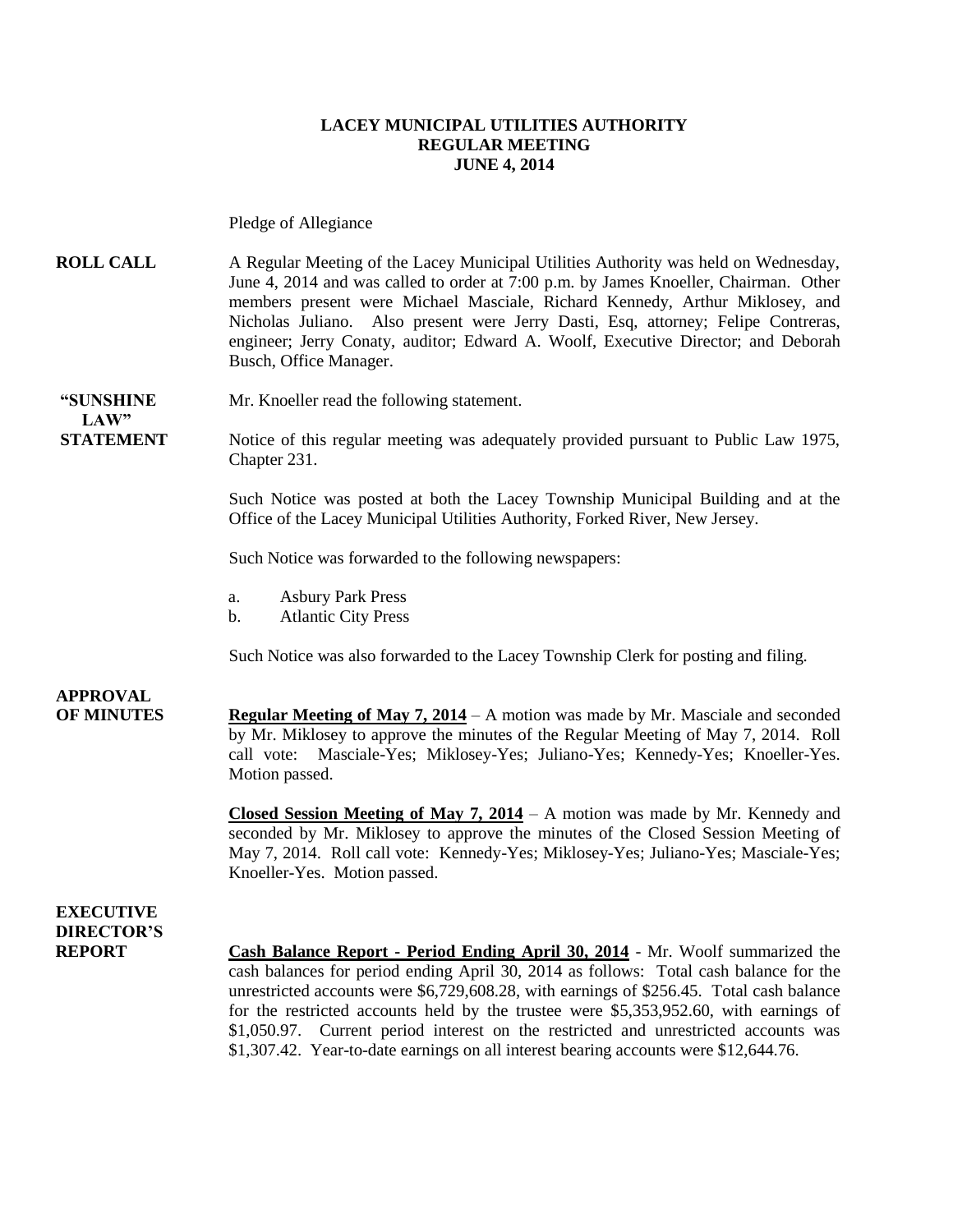**Resolution 2014-35 – Award Contract for Furnish & Delivery of Water Meters and Associated Material – 2014** – On recommendation by the executive director, a motion was made by Mr. Kennedy and seconded by Mr. Miklosey to adopt *Resolution 2014-35, Resolution of the Lacey Municipal Utilities Authority, County of Ocean, State of New Jersey, Awarding Furnish & Delivery of Water Meters and Associated Material 2014* to HD Supply in the amount of \$17,140.00.Roll call vote: Kennedy-Yes; Miklosey-Yes; Juliano-Yes; Masciale-Yes; Knoeller-Yes. Motion passed.

**LMUA Procurement Card** – Mr. Woolf requested authorization to obtain a Procurement Card (company credit card). He explained there have been several instances where the LMUA has been in need of a company credit card to make purchases. Ms. Busch added the card is not a line of credit, it is a credit card that would have to be funded. A motion was made by Mr. Masciale and seconded by Mr. Kennedy to authorize the executive director to obtain a Procurement Card to be funded in the amount of \$5,400.00. Roll call vote: Masciale-Yes; Kennedy-Yes; Juliano-Yes; Miklosey-Yes; Knoeller-Yes. Motion passed.

**Ford F-250 Pickup Trucks** – Mr. Woolf requested authorization to purchase three (3) Ford F-250 pickup trucks, replacing three (3) existing trucks in the amount of \$77,573.00, which is under state contract. Mr. Knoeller asked what will happen to the old trucks. Mr. Woolf stated historically, they have been donated to the Township Public Works department, and/or they are used as snow removal vehicles. Mr. Knoeller asked Mr. Woolf to contact the Lacey Food Bank and see if they are in need of one of the trucks. Mr. Masciale asked if it is necessary to purchase three trucks. Mr. Woolf explained 2 of the 3 trucks need to be replaced, and one is in fair condition. There is a ten year cycle with the pickup trucks and they are over ten years old. A motion was made by Mr. Kennedy and seconded by Mr. Juliano authorizing the purchase of three (3) Ford F-250 pickup trucks. Roll call vote: Kennedy-Yes; Juliano-Yes; Miklosey-Yes; Masciale-Yes; Knoeller-Yes. Motion passed.

# **BUSINESS**

**REPORT** The business report was submitted for review.

### **ENGINEER'S**

**REPORT Water Treatment Plant No. 1 Upgrades** – Mr. Contreras stated the Bureau of Safe Drinking Water Permit to operate Well No. 7 and WTP was submitted. His office is currently working with NJDEP Bureau of Construction and Well Permitting to secure the permit to operate. Chemical dose tune-up was completed, and well sampling by the State was conducted May  $5<sup>th</sup>$ . NJDEP is to return to the site to complete a second sampling (verification samples). Line verification with JCP&L is complete, and all trees have been removed. Mr. Masciale asked how long will it take for the results to come back. Mr. Contreras stated approximately two weeks. Mr. Knoeller asked Mr. Contreras if he contacted Casey Parker about preliminary design of the road at the site. Mr. Contreras stated he will be providing Mr. Parker with asbuilts once project is complete.

> **Meter Installation** – Mr. Contreras stated this project is under LMUA review, and on hold until approved by FEMA.

> **Installation of Hydraulic Grinder at CP-1** – Mr. Contreras stated bids were received May 29, 2014 and are under review.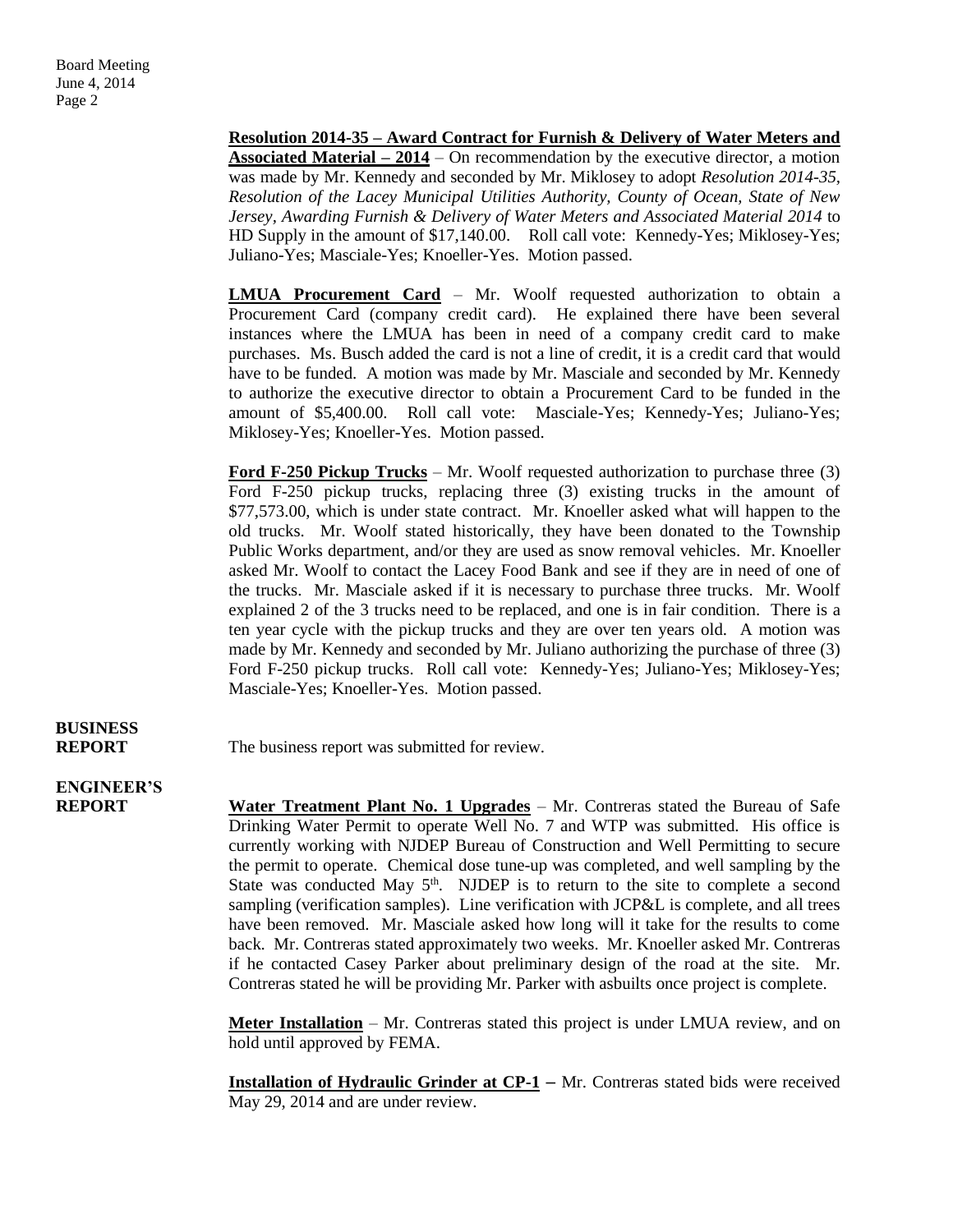# **ATTORNEY'S**

**REPORT Well No. 8** - Mr. Dasti stated he communicated with the Township Administrator concerning the issue of the Township and the Authority being responsible for each other's professional fees. As of this date, he has not received a response.

> **Sprint Spectrum** - Mr. Dasti stated he discussed and confirmed with Mr. Woolf that there are 6-10 antennas to be installed on the Hill Street water tank.

> **Lacey Corner, LLC** – Mr. Dasti stated his office reviewed the letters from RV&V concerning the application for sewer and water approval.

> **Personnel Issues** – Mr. Dasti stated he has communicated with and assisted the Commissioners with regard to a personnel matter involving an Authority employee.

### **AUDITOR'S**

**REPORT Status Report – Month Ending April 30, 2014 –** Mr. Conaty reported user charges, and for both water and sewer had a favorable variance for the month. Interest income had an unfavorable variance due to investments not performing as well as expected.

#### **CORRESPONDENCE**

**David Menold, Bowline Drive** – Requesting relief of utility bill, due to broken water pipe. Since the water that leaked did not go into the sewer system, a motion was made by Mr. Kennedy and seconded by Mr. Miklosey to grant a credit adjustment on the sewer charges in the amount of \$73.04 (23,000 gallons). Roll call vote: Kennedy-Yes; Miklosey-Yes; Juliano-Yes; Masciale-Yes; Knoeller-Yes. Motion passed.

**Nicholas Tomasso, Laurel Blvd** – Requesting relief of utility bill, due to broken pipe and water meter. Since the water that leaked did not go into the sewer system, a motion was made by Mr. Kennedy and seconded by Mr. Masciale to grant a credit adjustment on the sewer charges in the amount of \$102.52 (34,000 gallons). Roll call vote: Kennedy-Yes; Masciale-Yes; Juliano-Yes; Miklosey-Yes; Knoeller-Yes. Motion passed.

**Dana Wolfarth, Constitution Drive** – Requesting relief of utility bill, due to outside faucet leak. Since the water that leaked did not go into the sewer system, a motion was made by Mr. Kennedy and seconded by Mr. Miklosey to grant a credit adjustment on the sewer charges in the amount of \$156.21 (34,000 gallons). Roll call vote: Kennedy-Yes; Miklosey-Yes; Juliano-Yes; Masciale-Yes; Knoeller-Yes. Motion passed.

**Mr. & Mrs. Cella, Laurel Blvd.** – Requesting relief of utility bill, due to underground pipe leak. Since the water that leaked did not go into the sewer system, a motion was made by Mr. Kennedy and seconded by Mr. Miklosey to grant a credit adjustment on the sewer charges in the amount of \$1,087.70 (170,000 gallons). Roll call vote: Kennedy-Yes; Miklosey-Yes; Juliano-Yes; Masciale-Yes; Knoeller-Yes. Motion passed.

Patricia Walicke, Kennebec Rd. - Requesting relief of utility bill, due to broken pipe. Since the water that leaked did not go into the sewer system, a motion was made by Mr. Kennedy and seconded by Mr. Miklosey to grant a credit adjustment on the sewer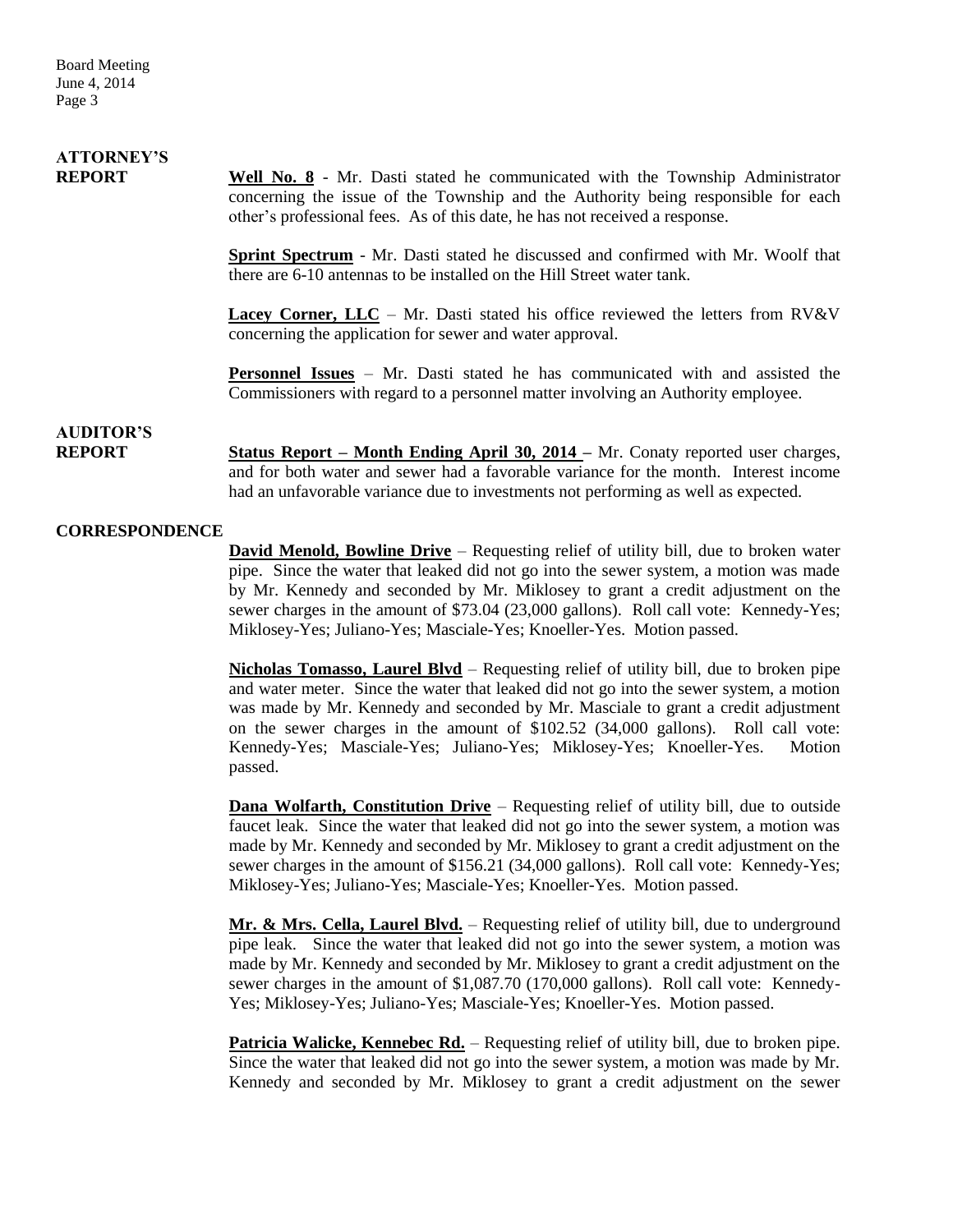Board Meeting June 4, 2014 Page 4

> charges in the amount of \$578.50 (84,000 gallons). Roll call vote: Kennedy-Yes; Miklosey-Yes; Juliano-Yes; Masciale-Yes; Knoeller-Yes. Motion passed.

> **Mary Zeoli, Cork Pl.** - Requesting relief of utility bill, due to outside faucet leak. Since the water that leaked did not go into the sewer system, a motion was made by Mr. Kennedy and seconded by Mr. Masciale to grant a credit adjustment on the sewer charges in the amount of \$20.88 (19,000 gallons). Roll call vote: Kennedy-Yes; Masciale-Yes; Juliano-Yes; Miklosey-Yes; Knoeller-Yes. Motion passed.

> **Donna Robertson, Capstan Dr.** – Requesting relief of utility bill, due to broken pipe. Since the water that leaked did not go into the sewer system, a motion was made by Mr. Kennedy and seconded by Mr. Miklosey to grant a credit adjustment on the sewer charges in the amount of \$79.28 (31,000 gallons). Roll call vote: Kennedy-Yes; Miklosey-Yes; Juliano-Yes; Masciale-Yes; Knoeller-Yes. Motion passed.

> **Mark Mannuzza, Bowline Drive** – Requesting relief of utility bill, due to broken pipe. Since the water that leaked did not go into the sewer system, a motion was made by Mr. Kennedy and seconded by Mr. Masciale to grant a credit adjustment on the sewer charges in the amount of \$710.70 (115,000 gallons). Roll call vote: Kennedy-Yes; Masciale-Yes; Juliano-Yes; Miklosey-Yes; Knoeller-Yes. Motion passed.

> **Patrick Rawlins, Beach Bld.** – Mr. Rawlins was present to discuss issues he has with his utility bill. In summary, he explained he has been out of the county for six to seven months out of the year since 2008. According to his utility bills, he is being charged for water consumption during those months. He insists his bill should reflect zero usage on both water and sewer for the months he is away.

> Mr. Rawlins stated in January the Authority informed him he had a leak, and the water was shut off at the curb because of frozen pipes. He submitted correspondence requesting relief on his bill. Mr. Woolf stated the Board granted relief on the sewer portion of his bill in the amount of \$817.00. The balance due on his account was \$904.18. Mr. Rawlins stated the frozen pipes was an act of God, therefore, should not be charged for the water. Mr. Dasti explained legally the Authority cannot provide relief on the water portion of the bill. He stated everyone gets charged for water that goes through the meter, whether it is used or not.

> Mr. Rawlins was disturbed by the disconnect notice that was put on his door informing him that his water was going to be shut off. Mr. Dasti explained the Authority has a policy that if a customer does not pay their bill within 90 days the customer is in jeopardy of having their water turned off. Mr. Knoeller stated there were over 200 customers scheduled to be disconnected. Mr. Dasti pointed out the Authority did not know he was out of the country and recommends that he contact the LMUA next time he leaves the country to have his water shut off.

> Mr. Rawlins asked how was the number of gallons used to determine his usage. Mr. Woolf stated he did an average of his prior four (4) quarters of water usage. Mr. Rawlins asked how can there be an average if he was out of the country. Mr. Dasti informed Mr. Rawlins he can have his water meter tested to determine if it is working properly. Mr. Knoeller pointed out the most insignificant drip would cause water to go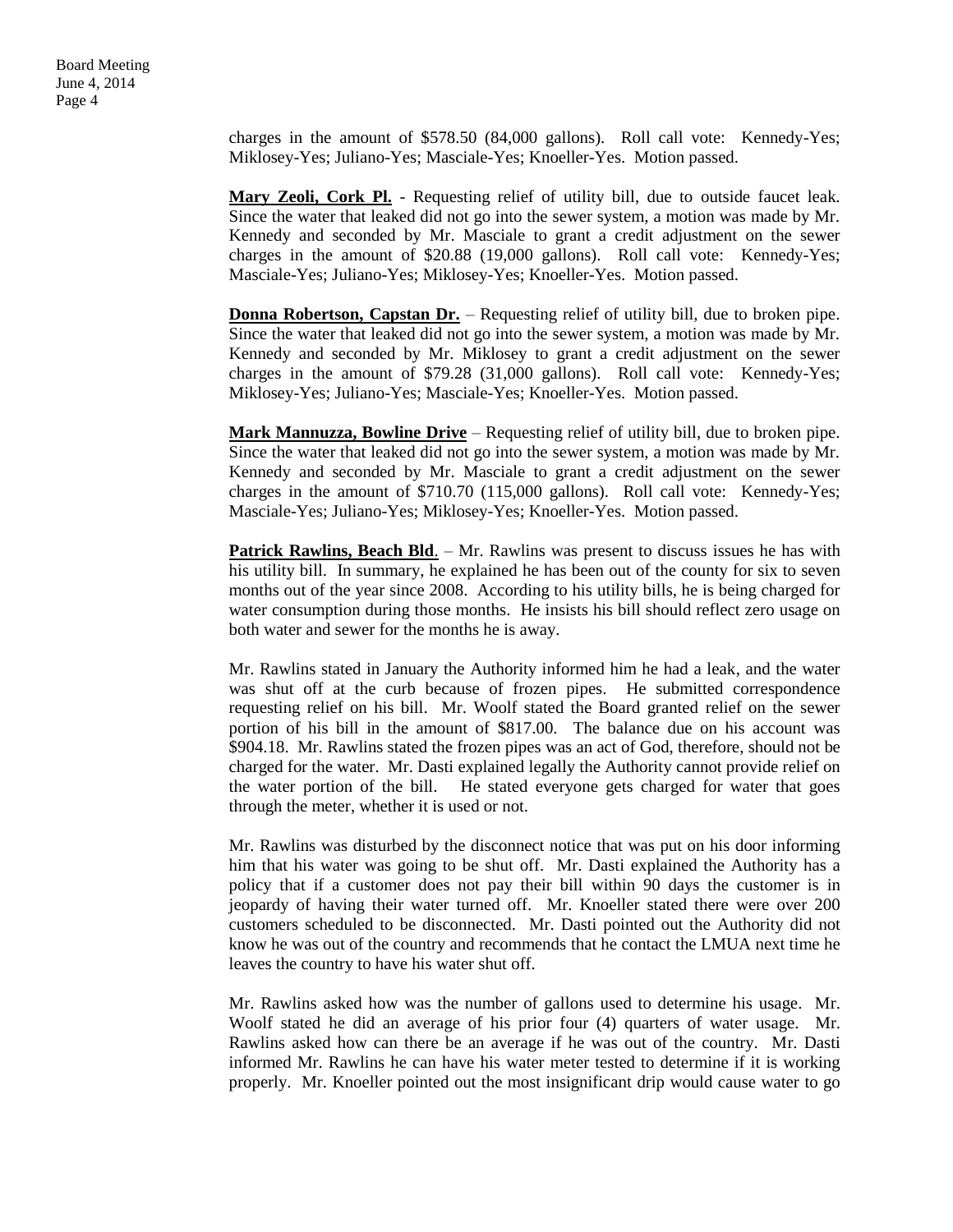Board Meeting June 4, 2014 Page 5

> going through the meter. Mr. Rawlins stated if there was a leak the number of gallons used would be consistent each month.

> Mr. Rawlins requested a detailed accounting report as to why he has been paying for water usage for past few years while he was out of the country.

> Mr. Knoeller asked Mr. Woolf to provide Mr. Rawlings with a detailed history of his account dating back to 2009.

## **OLD**

**BUSINESS** There was no old business to discuss**.**

# **NEW**

**BUSINESS** Mr. Juliano asked Mr. Woolf for the status of the appointment of bond counsel. Mr. Woolf stated this issue was discussed in February, and the Board elected not to appoint bond counsel since there was no need to do so. The Authority refinanced a majority of its bonds and does not anticipate any new issues coming up. Mr. Knoeller asked that this appointment be revisited, and for Mr. Woolf to provide the Board with bond counsel rates for the next meeting.

### **PUBLIC BUSINESS/**

**COMMENT** There was no public business/comment.

### **PAYMENT OF**

**VOUCHERS** WHEREAS, the members of the Lacey Municipal Utilities Authority carefully examined all vouchers presented for payment of claims;

> **NOW, THEREFORE, BE IT RESOLVED** by the Lacey Municipal Utilities Authority that:

> 1. Said vouchers in the sum of \$899,245.01 be same are hereby approved to be paid.

2. Said vouchers are listed on the attached computer check register.

A motion was made by Mr. Miklosey and seconded by Mr. Kennedy to adopt the above resolution. Roll call vote: Miklosey-Yes; Kennedy-Yes; Juliano-Yes, but abstains on Eastern Warehouse Distributors; Masciale-Yes; Knoeller-Yes. Motion passed.

**CLOSED** 

#### **SESSION RESOLUTION**

**WHEREAS,** Section 8 of the Open Public Meetings Act, Chapter 231, Public Law 1975 permits the exclusion of the public from a meeting in certain circumstances;

**WHEREAS**, this public body is of the opinion that such circumstances presently exist.

**NOW, THEREFORE, BE IT RESOLVED** by the Lacey Municipal Utilities Authority, County of Ocean and State of New Jersey as follows: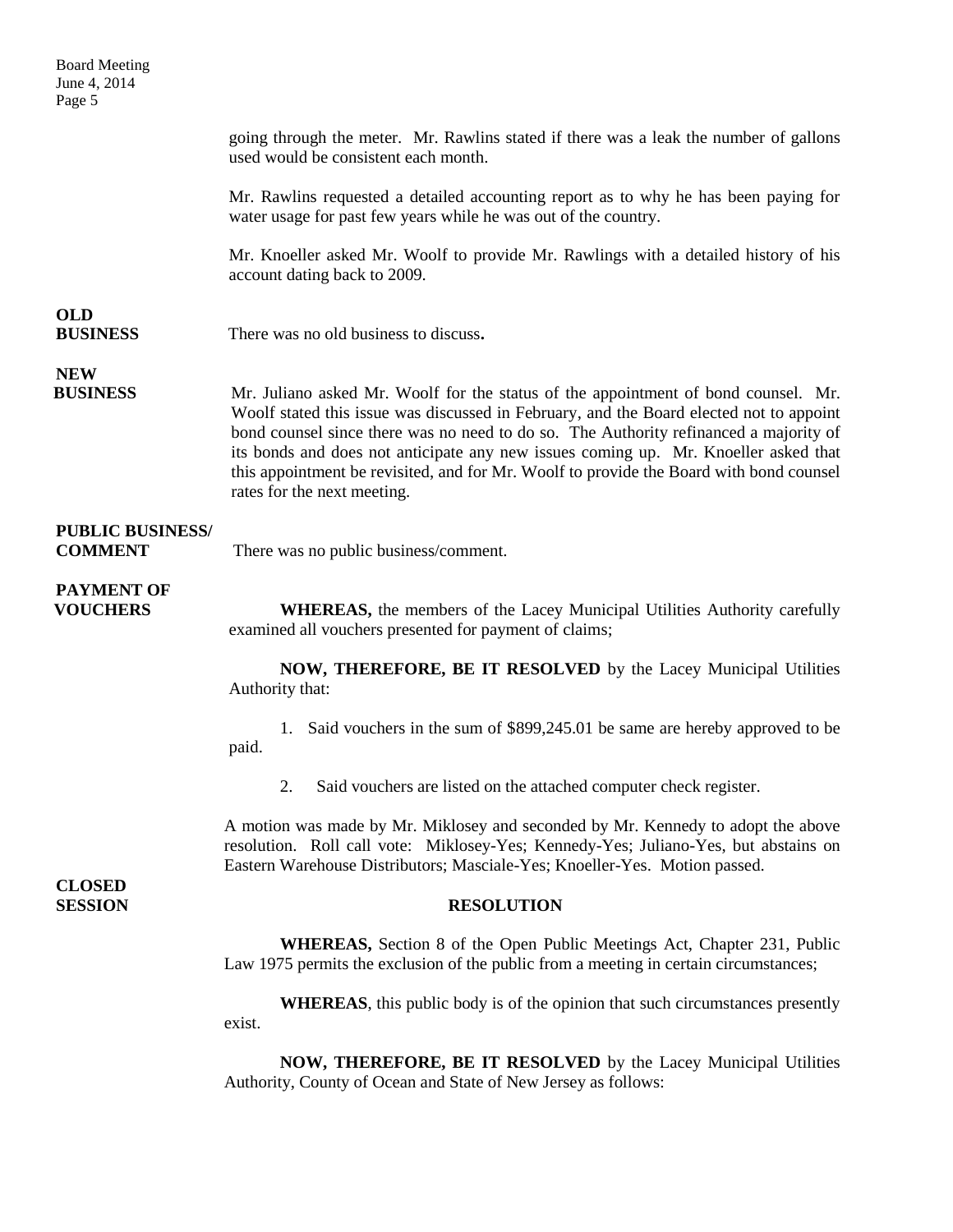|                                  | 1. The public shall be excluded from discussion of action upon the hereinafter<br>specified subject matters.                                                                   |
|----------------------------------|--------------------------------------------------------------------------------------------------------------------------------------------------------------------------------|
|                                  | 2. The general nature of this closed session concerns personnel matters.                                                                                                       |
|                                  | 3. It is anticipated at this time that the above-stated matters will be made public<br>once these matters have been resolved.                                                  |
|                                  | 4. This resolution shall take effect immediately.                                                                                                                              |
|                                  | A motion was made by Mr. Masciale and seconded by Mr. Kennedy to adopt the above<br>resolution. Roll call vote: Unanimously approved.                                          |
|                                  | Separate minutes were kept on the above closed session.                                                                                                                        |
|                                  | Ms. Kennedy and Ms. Busch were excused from a portion of the meeting.                                                                                                          |
| <b>RE-OPEN</b><br><b>MEETING</b> | A motion was made and seconded to return to open session. Motion unanimously<br>carried.                                                                                       |
| <b>OTHER</b><br><b>BUSINESS</b>  | The Authority agreed to the following salary adjustments:                                                                                                                      |
|                                  | 1. Troy Burton – elevated to the position of Operational Supervisor at a salary of<br>\$60,000.00 per year, effective June 5, 2014, with a review in 90 days.                  |
|                                  | James Doeren - salary adjustment to \$63,000.00 per year, effective June 5, 2014.<br>2.                                                                                        |
|                                  | 3. Edward Woolf, Executive Director – salary adjustment to \$111,000.00, effective<br>June 5, 2014, with a review in 90 days.                                                  |
|                                  | A motion was made, seconded and unanimously carried to make the aforementioned salary<br>adjustment. Thereafter a Motion was made, seconded and unanimously carried to adjourn |

the meeting at 8:15 p.m.

Respectfully submitted,

Michele Kennedy Executive Secretary